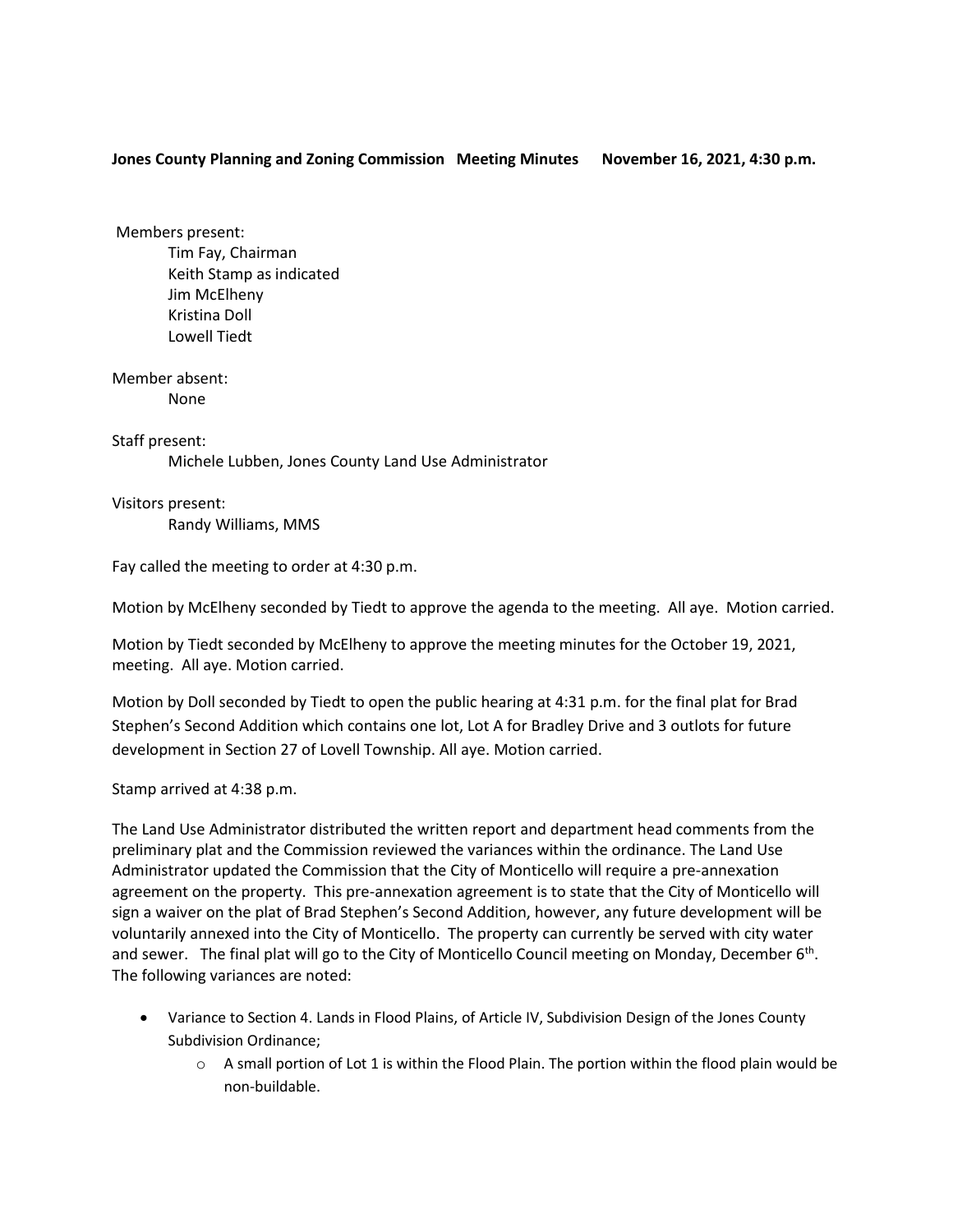- Variance to Section 2. Streets and Access Points, of Article V, Minimum Improvements of the Jones County Subdivision Ordinance;
	- $\circ$  There is only one access point from the county road. There is an interior street (Lot "A") distinguished as Bradley Drive and Lot 1 is accessed from Bradley Drive.
- Variance to Section 3. Interior Street Standards, of Article V, Minimum Improvements of the Jones County Subdivision Ordinance;
	- $\circ$  Bradley Drive continues to a private home beyond said subdivision. There is no cul-de-sac.
- Variance to Section 7. Storm Water Pollution Prevention Plan, of Article V, Minimum Improvements, of the Jones County Subdivision Ordinance.
	- $\circ$  No development is expected. If more than one acre is disturbed, a Storm Water Pollution Prevention Plan will be required. Any future development will be required to be annexed within the City of Monticello.
- Variance to Section 5. Article VII Procedure for Review of Plats; Item P. requests a soil erosion control plan and drainage control plan created by a licensed engineer, filed with the Jones County Land Use Office.
	- $\circ$  A request from the surveyor for a variance to this request because there are no improvements expected. The current Bradley Drive is an existing road which does not need improvements.

Motion by Tiedt, seconded by McElheny to close the public hearing on the preliminary plat for Brad Stephen's Second Addition at 4:39 p.m. All aye. Motion carried.

Motion by McElheny seconded by Tiedt to recommend approval of the preliminary plat for Brad Stephen's Second Addition with the variances noted above to the Board of Supervisors.

Roll call vote: McElheny – aye Tiedt – aye Doll – aye Stamp – aye Fay - aye All aye. Motion carried.

The Land Use Administrator and Commission were updated on the recent City of Wyoming Comprehensive Plan meeting and ECICOG Regional Envisioning Project meetings that were held in Monticello and Anamosa. The consensus is that there is optimistic potential increases in population among the Midwest because there is an abundance of food, water and energy resources. McElheny noted that US Census population numbers will not be issued until March 2022, so the 2019 estimates will be used in the 2022 Comprehensive Plan document. The Commission briefly discussed the recent inflation numbers which currently reflect 6.2% and could affect housing and development.

2022 Comprehensive Plan Review Meeting #6– McElheny lead the Commission through the goals and objectives for Housing, Land Use Management and Technology. Technology was discussed and addressed, but decided it will not be included in the final comprehensive plan document.

The next meeting will be Tuesday, December 14<sup>th</sup> at 4:15 p.m. (note time change) to accommodate the Land Use Administrator's schedule.